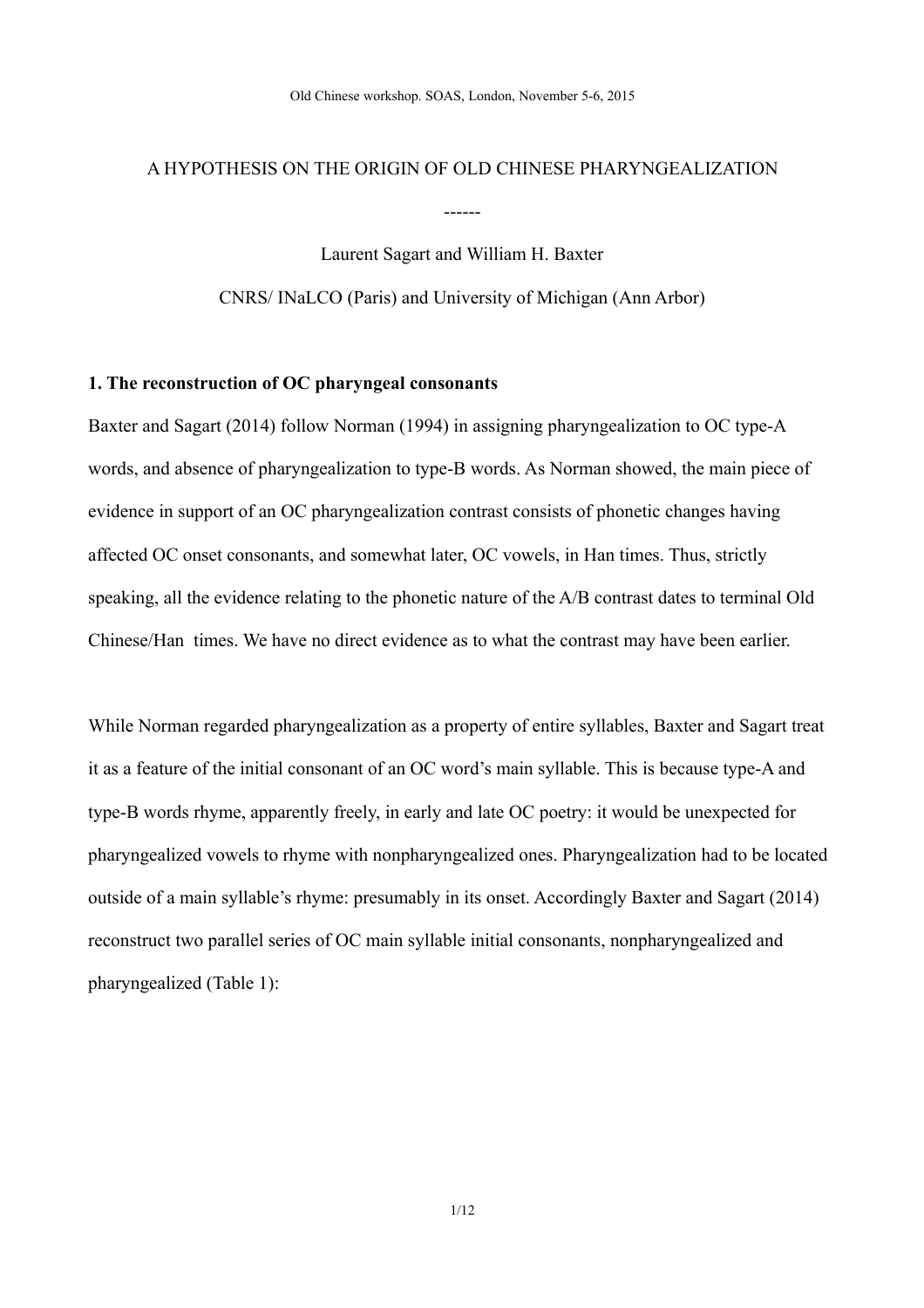| plain (type B)          | $\mathbf{p}$                        | t                                             | $\mathop{\text{ts}}$                          |                       |                                   |                      | $\bf k$                                                                                                                                                                                                                                                                                                                                                                                                                        | $k^{\mathrm{w}}$                            | $\mathbf{q}$        | $q^{\rm w}$       | $\boldsymbol{\mathsf{?}}$             |                                     |
|-------------------------|-------------------------------------|-----------------------------------------------|-----------------------------------------------|-----------------------|-----------------------------------|----------------------|--------------------------------------------------------------------------------------------------------------------------------------------------------------------------------------------------------------------------------------------------------------------------------------------------------------------------------------------------------------------------------------------------------------------------------|---------------------------------------------|---------------------|-------------------|---------------------------------------|-------------------------------------|
|                         | $\mathbf{p}^\mathrm{h}$             | $\mathfrak{t}^{\rm h}$                        | $ts^h$                                        | $\,$ S                |                                   |                      | $k^{\rm h}$                                                                                                                                                                                                                                                                                                                                                                                                                    | $k^{\mathrm{wh}}$                           | q <sup>h</sup>      | $q^{\mathrm{wh}}$ |                                       |                                     |
|                         | $\mathbf b$                         | $\mathrm{d}% \left\  \mathbf{G}\right\  ^{2}$ | $\mathrm{d} z$                                |                       |                                   |                      | $\mathbf{g}% _{T}=\mathbf{g}_{T}=\mathbf{g}_{T}=\mathbf{g}_{T}=\mathbf{g}_{T}=\mathbf{g}_{T}=\mathbf{g}_{T}=\mathbf{g}_{T}=\mathbf{g}_{T}=\mathbf{g}_{T}=\mathbf{g}_{T}=\mathbf{g}_{T}=\mathbf{g}_{T}=\mathbf{g}_{T}=\mathbf{g}_{T}=\mathbf{g}_{T}=\mathbf{g}_{T}=\mathbf{g}_{T}=\mathbf{g}_{T}=\mathbf{g}_{T}=\mathbf{g}_{T}=\mathbf{g}_{T}=\mathbf{g}_{T}=\mathbf{g}_{T}=\mathbf{g}_{T}=\mathbf{g}_{T}=\mathbf{g}_{T}=\math$ | $g^{\rm w}$                                 | ${\bf G}$           | $G^{\rm W}$       |                                       |                                     |
|                         | ${\rm m}$                           | $\mathbf n$                                   |                                               |                       | $\mathbf{1}$                      | $\mathbf r$          | ŋ                                                                                                                                                                                                                                                                                                                                                                                                                              | $\mathfrak{y}^{\rm w}$                      |                     |                   |                                       |                                     |
|                         | $\mathbf m$ $_{\circ}$              | $\mathfrak n$ .                               |                                               |                       | $\mathbf{l}_{\circ}$              | $\mathbf{r}_{\circ}$ | $\eta\,^\circ$                                                                                                                                                                                                                                                                                                                                                                                                                 | $\mathfrak g\mathstrut^{\circ\,\mathrm{w}}$ |                     |                   |                                       |                                     |
| pharyngealized (type A) | $\mathbf{p}^{\text{f}}$             | $\mathfrak{t}^{\mathfrak{l}}$                 | $\mathsf{ts}^\mathrm{f}$                      |                       |                                   |                      | $\mathbf{k}^{\text{f}}$                                                                                                                                                                                                                                                                                                                                                                                                        | $k^{\mathrm{w}\mathrm{f}}$                  | $q^{\mathrm{f}}$    | $q^{wf}$          | $\mathfrak{f}^{\scriptscriptstyle C}$ | $\mathbf{2}^{\mathbf{w}\mathbf{q}}$ |
|                         | $p^{\rm h\scriptscriptstyle\it{T}}$ | $\mathbf{t}^{\text{h}\text{s}}$               | $\mathsf{ts}^{\text{hf}}$                     | $\textbf{s}^\text{S}$ |                                   |                      | $k^{\rm h\hspace{0.05cm} \rm s}$                                                                                                                                                                                                                                                                                                                                                                                               | $k^{\mathrm{whf}}$                          | $q^{hf}$            | $q^{\text{whf}}$  |                                       |                                     |
|                         | $\mathbf{b}^{\mathrm{f}}$           | $\mathbf{d}^\text{f}$                         | $\mathrm{d} z^{\scriptscriptstyle\mathrm{f}}$ |                       |                                   |                      | $\mathbf{g}^\text{f}$                                                                                                                                                                                                                                                                                                                                                                                                          | $g^{\mathrm{wf}}$                           | $\mathbf{G}^\Omega$ | $G^{w\hat{Y}}$    |                                       |                                     |
|                         | $m^{\hat{Y}}$                       | $\mathbf{n}^\text{\tiny C}$                   |                                               |                       | $1^\mathrm{c}$                    | $r^{\hat{\imath}}$   | $\mathfrak{y}^{\emptyset}$                                                                                                                                                                                                                                                                                                                                                                                                     | $\mathfrak{y}^{\text{wf}}$                  |                     |                   |                                       |                                     |
|                         | m $\Box^{\rm f}$                    | $n_{\circ}$ <sup>?</sup>                      |                                               |                       | $\mathbf{l}^{\mathrm{c}}_{\circ}$ | $r_{\circ}^{\Omega}$ | $\mathfrak{y}^{\circ}$ ?                                                                                                                                                                                                                                                                                                                                                                                                       | $\mathfrak g\mathstrut^{\circ\,\text{wf}}$  |                     |                   |                                       |                                     |

<span id="page-1-0"></span>*Table 1: Nonpharyngealized and pharyngealized onset consonants in Old Chinese. Source: Baxter and Sagart (2014:69).*

As Baxter and Sagart observe (2014:73-74), this is typologically unusual: languages with pharyngealized consonants generally have more nonpharyngealized consonants than pharyngealized ones. We think of typologically unusual features as short-lived, unstable ones, but not necessarily impossible ones. It is entirely possible that the onset consonant inventory in [Table 1](#page-1-0) existed only for a short period of time at the end of the OC period.

## **2. A model of the origin of OC pharyngealization**

We outline below a hypothetical model of how such a contrast may have arisen. Briefly, we propose that the pharyngealized consonants arose out of clusters of plain consonants followed by a pharyngeal fricative segment [ $\Omega$ ], that is: \*C $\Omega$ V- $>$ C $\Omega$ V-. We assume that C $\Omega$ - type clusters existed for all OC onset consonants.<sup>[1](#page-1-1)</sup> At a still earlier stage, we derive these \*C<sup>*S*</sup>V- onsets from strings in which two copies of a vowel flanked [ʕ]: e.g. Caʕa-, Ciʕi-, Cuʕu- etc., or in other words, a geminate vowel

<span id="page-1-1"></span><sup>1</sup> Baxter and Sagart (2014:73) observe that an alternative which "we did not retain yet do not wish to exclude" to pharyngealized consonants are Cʕ- clusters having a pharyngeal fricative as their second segment.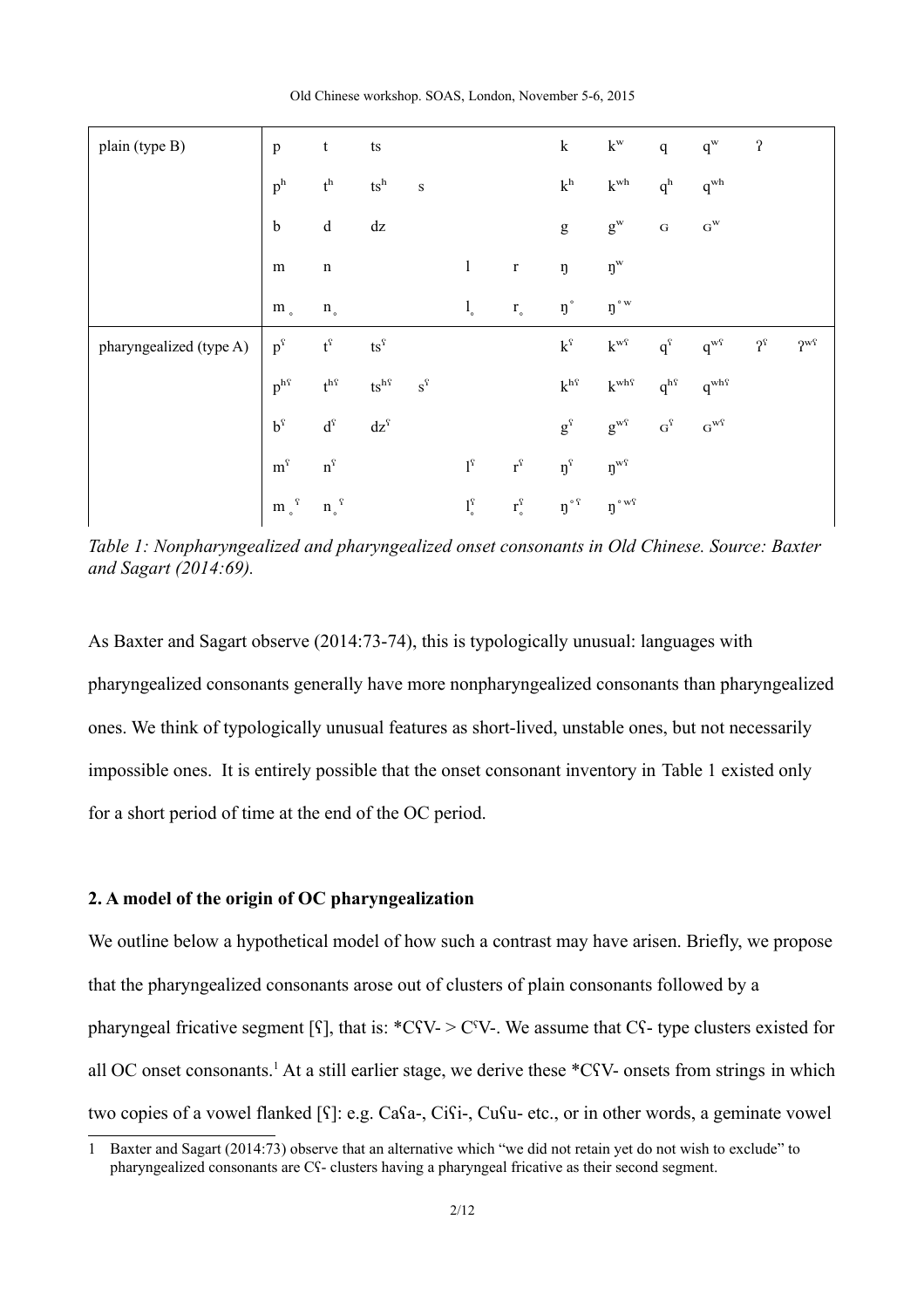interrupted by a pharyngeal fricative. The \*Cʕ- clusters, and ultimately the pharyngealized onset consonants we reconstruct, were formed when the vowel's first copy fell, thus:

| Type A                     | Type B                     |
|----------------------------|----------------------------|
| stage $1 >$ stage $2 > OC$ | stage $1 >$ stage $2 > OC$ |
| $CaSa \geq CSa \geq Csa$   | $Ca$ > $Ca$ > $Ca$         |
| $C_1S_1 > C_2S_1 > C_1S_1$ | $Ci$ > $Ci$ > $Ci$         |
| $CuSu->Csu- > Csu-$        | $Cu->Cu->Cu-$              |

<span id="page-2-1"></span>*Table 2: A hypothetical model of the formation of the OC pharyngealization contrast.*

## **3. Lushai and Kuki-Chin vowel length and OC pharyngealization**

The Lushai (Kuki-Chin) vowel length contrast has been hypothesized to correlate with the Chinese

A/B word-type contrast (Starostin 1989:327sq), as shown below:

- 1. Lushai long vowel : OC type A
- 2. Lushai short vowel : OC type B

If the PST precursor of correlation 1 above was  $CV_iSV_i$ , it is easy to derive the Lushai vowel

length distinction simply through loss of the pharyngeal segment [\(Figure 1\)](#page-2-0).



<span id="page-2-0"></span>*Figure 1: a hypothetical model relating OC pharyngealization and Lushai vowel length.*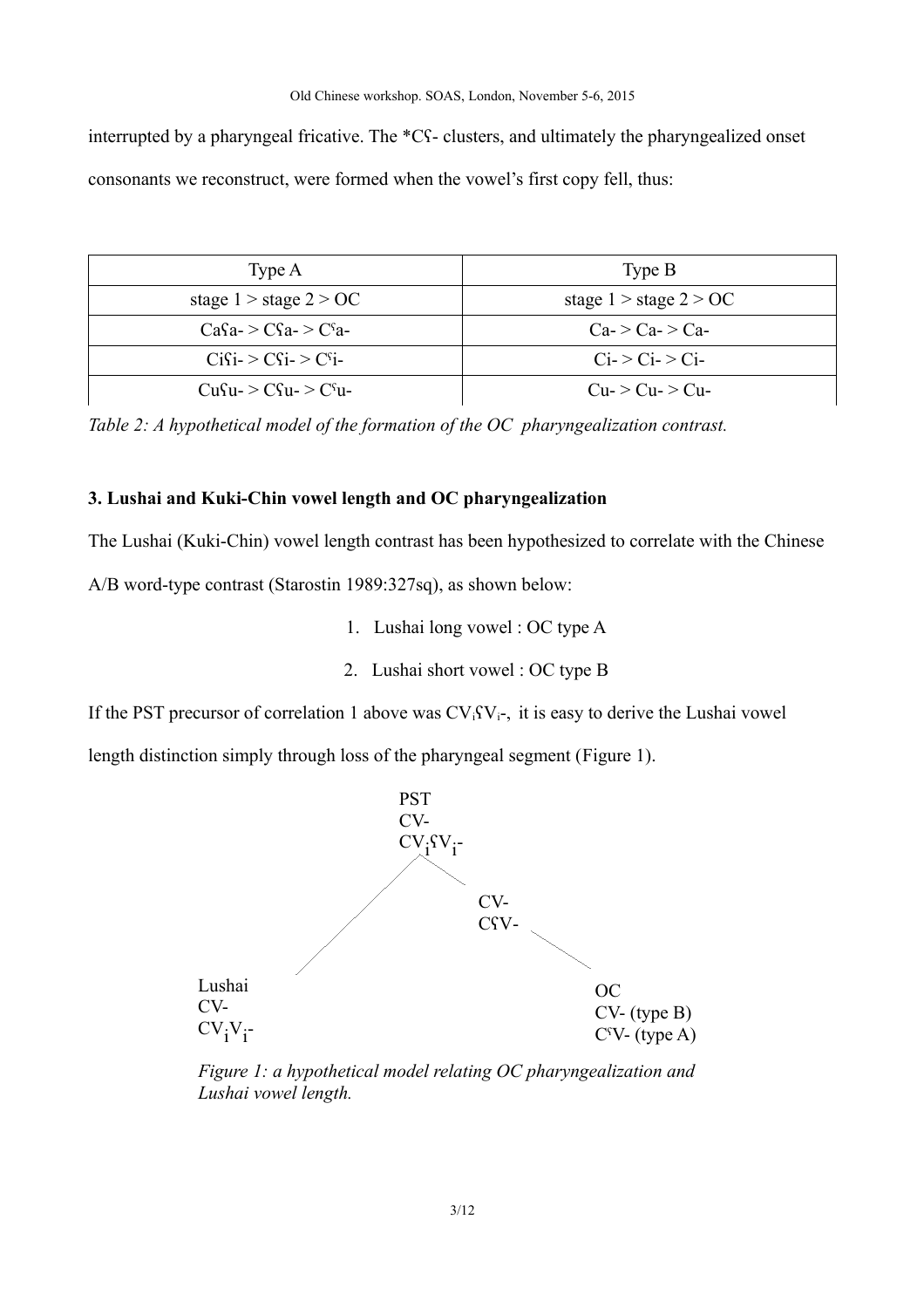#### **4. Bimoraicity in Austronesian**

The reconstructible free content morphemes of PAN overwhelmingly consist of words of two syllables or more. Meaning-associated monosyllables exist too, but either reduplicated, or as formatives at the end of longer words: Austronesianists call them 'roots' (for collections of roots see Blust and Trussell, ongoing; Wolff 2010). For instance root \*-sek 'cram, crowd' (Blust) occurs in PAN \*seksek 'cram in', PMP \*hasek 'jam, cram, crowd', \*be(n)sek 'overcrowded', PWMP \*dasek, \*desek 'compress'; as well as in words attested in a single language, e.g. Banjarese *barasak*  'overcrowded': but simple monomoraic monosyllables straightforwardly derived out of root \*-sek 'cram, crowd' cannot be found. Preservation of the root in recognizable form at the end of words in \*hasek, \*be(n)sek etc., as opposed to drastic phonological reduction of nonfinal elements in compounds, suggests that PAN was stress-final. In the examples above, the highly eroded lexical material preceding the root: \*ha-, \*be(n)-, \*da-, \*de-, *bara-* is typically not recognizable. Evidently roots like \*-sek once existed as free morphemes, without reduplication or compounding, and have been largely driven out of the modern languages. Two languages: Bunun (Taiwan) and Cebuano (Philippines) preserve some of them: their phonetic shape in these languages indicates that as free morphemes they were realized with a geminate vowel interrupted by a glottal stop, presumably to satisfy a constraint against monomoraic free forms. For instance Cebuano *suʔúk* 'remote corner, being deep inside' is argued by Wolff (2007) to be the regular reflex of root \*-sek. Bunun retains more of these 'stretched' monosyllabic roots as free forms, with geminate vowel and optional glottal stop [\(Table 3\)](#page-4-0):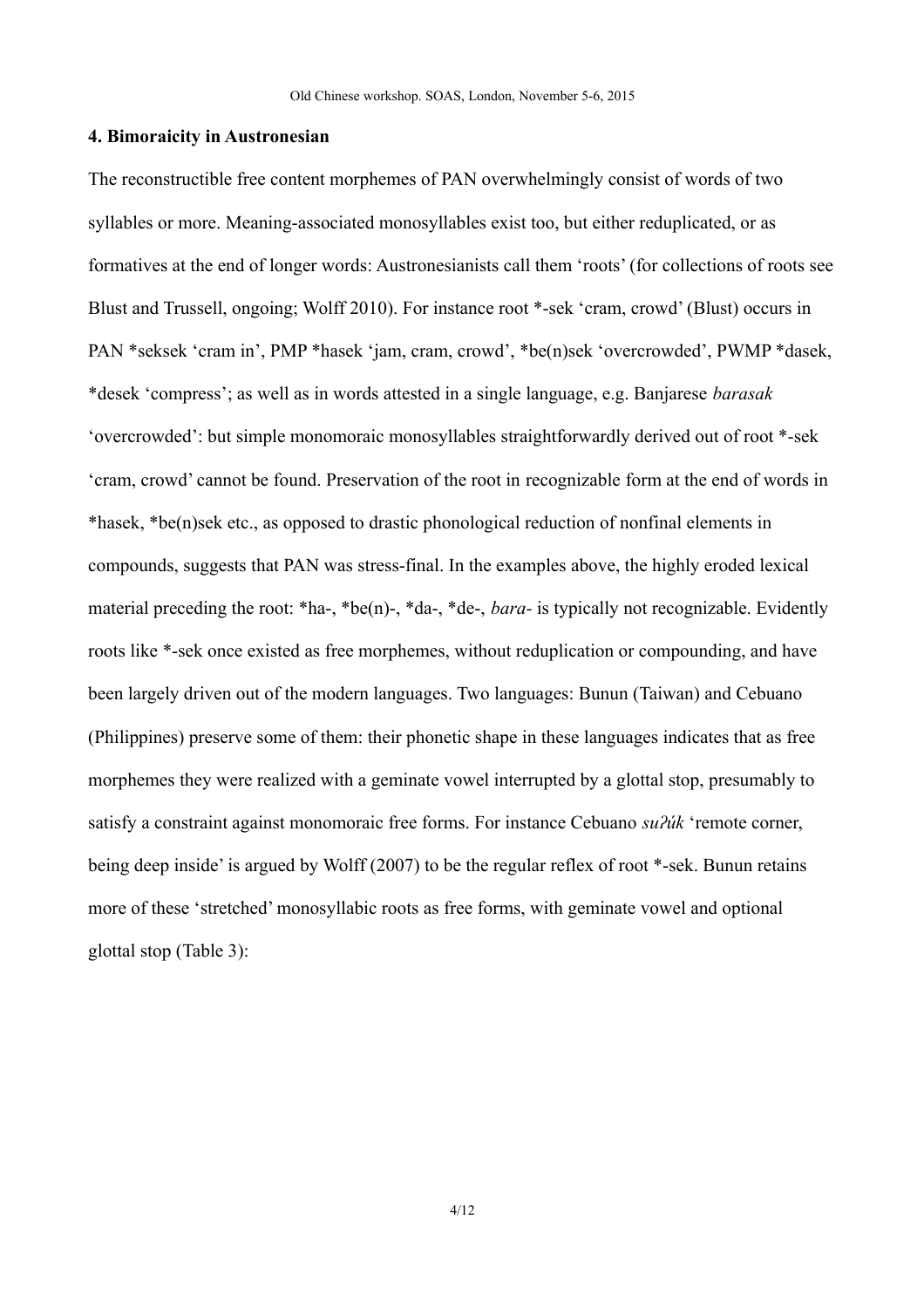| Old Chinese workshop. SOAS, London, November 5-6, 2015 |  |  |  |  |  |  |  |  |
|--------------------------------------------------------|--|--|--|--|--|--|--|--|
|--------------------------------------------------------|--|--|--|--|--|--|--|--|

| <b>PAN</b> root                 | monomoraic bound forms (underlined)                                                                                                      | Bunun bimoraic ('stretched') free<br>forms                 |
|---------------------------------|------------------------------------------------------------------------------------------------------------------------------------------|------------------------------------------------------------|
| *-taq 'earth'                   | PWMP *buRtag 'earth, ground, land', Amis <i>dita?</i><br>'clay', <i>potal</i> 'soil, dirt', <i>sotal</i> 'earth, dirt; mud;<br>land'     | $ta(2)aq$ 'mud'                                            |
| *-Ras 'nutritious<br>substance' | PAN *beRas 'dehusked grain', Bunun <i>tilas</i> 'crops'<br>of cereal', Cebuano lugás 'grain'                                             | $la(2)$ as 'food substance; red meat;<br>flesh of a fruit' |
| *-baw 'above'                   | PAN *babaw 'above', PAN *sabaw 'raise', PMP<br>timbaw 'be at the top', Cebuano ighaw' at the top of   up in the mountains'<br>something' | $ba(?)av$ 'high geographical location;                     |
| *-Riq 'sword grass'             | *eRiq 'Imperata cylindrica, sword grass'                                                                                                 | $li(2)iq$ 'sword grass'                                    |

<span id="page-4-0"></span>*Table 3: PAN monosyllabic roots, with bound forms (monomoraic) and corresponding Bunun free forms (bimoraic).*

Personal pronouns also show traces of this alternation. The root \*-Su '2sg' occurs unchanged as the last syllable of di- or polysyllabic forms Thao *ihu* 'thou', Atayal *isuʔ* 'you', Amis *k-iso* 'you', Kanakanabu *ii-kasu* 'thou/you'; and, as a free form, with vowel gemination in Bunun *su(ʔ)u* 'you', Saisiyat *shoʔo* 'you', Tsou *súu* 'thou'. Similarly, root \*-mu '2pl' occurs unchanged in Atayal *simu* 'you and he/she', Saaroa *iɬa-mu*'you', Bunun *a-mu* 'you (pl.)', Amis *ka-mo* 'you (pl.)', Kavalan *imu* 'you (pl.)', but with vowel gemination in the free forms Bunun *mu(ʔ)u* 'you (pl.)', Tsou *múu*  'you (pl.).

## **5. Bimoraicity in Austroasiatic**

A constraint against monomoraic free nominals was identified in Proto-Austroasiatic by Zide (2002), who termed it 'the bimoraic constraint'. The strategies used by Austroasiatic and Austronesian to make monosyllables compatible with the bimoraic constraint are very similar. This can be illustrated by Munda forms from Anderson (2004):

|      | Gutob | Juang                   | Gorum   | Sora |
|------|-------|-------------------------|---------|------|
| hand | titi  | uu                      | $si$ ?i | S Z  |
| foot | susun | $ij$ i $\tilde{n}/\eta$ | ji?in   | j?en |

<span id="page-4-1"></span>*Table 4: The bimoraic constraint in Munda (source: Anderson, 2004)*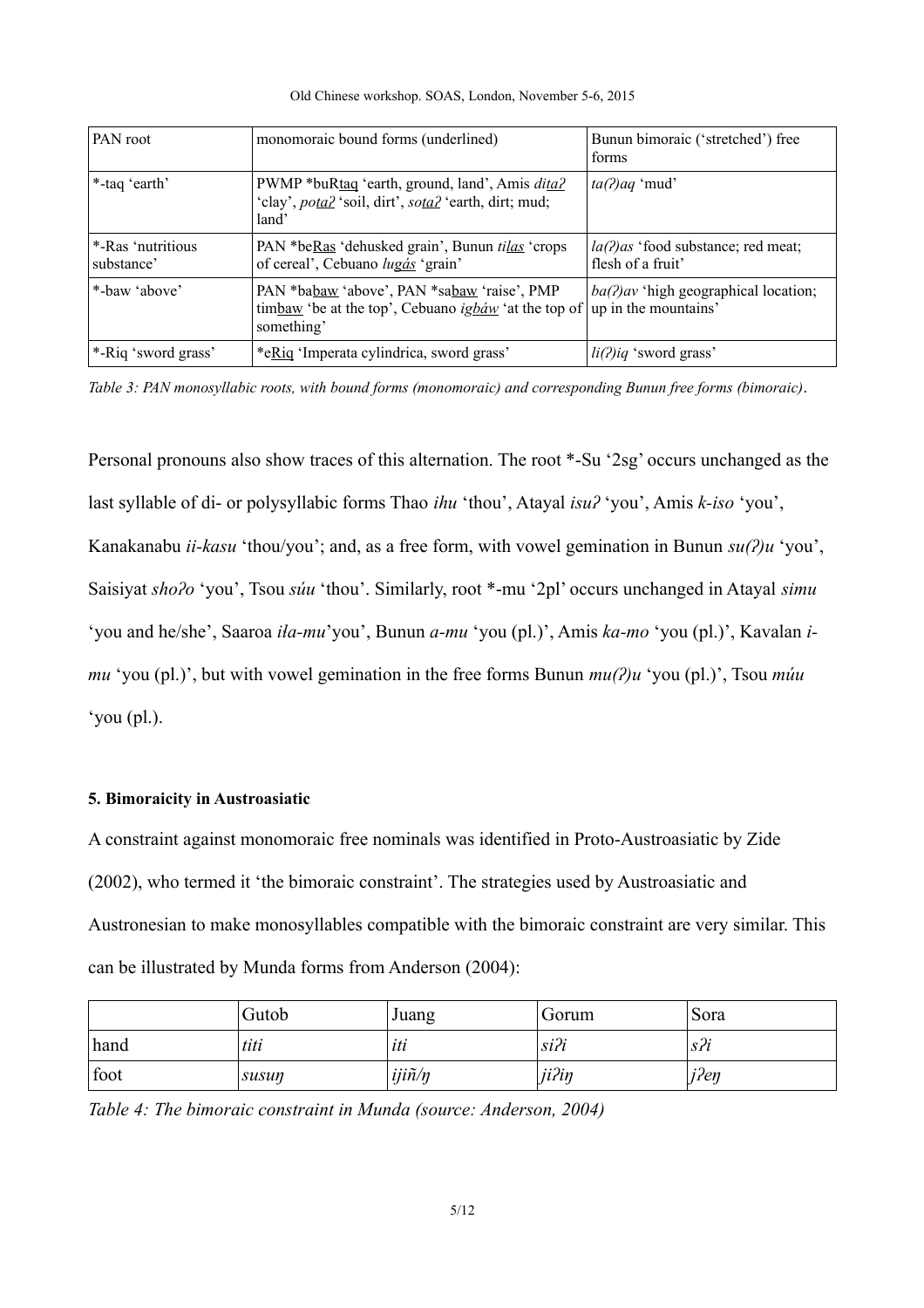In [Table 4](#page-4-1) we see monosyllabic roots for 'hand' and 'foot' made bimoraic by reduplication in Gutob, by the prothesis of *i-* in Juang and by the gemination of the vowel with insertion of a glottal stop in Gorum. The Sora forms appear to have lost a vowel before the glottal stop: this makes them similar to type A, stage 2, in [Table 2.](#page-2-1)

## **6. OC type A/B as bimoraicity**

We propose that the A/B distinction, in the form that we attribute to PST [\(Figure 1\)](#page-2-0), continues an even earlier contrast in a language *ancestral* to PST, where the very bimoraic constraint that we saw in PAA and in PAN existed. In that language type-B forms would have had two syllables, and type-A forms would have had the 'stretched monosyllable'  $CV_i$ ? $V_iC$  structure we saw in Bunun and in Gorum (note that this structure includes an intervocalic glottal stop, not a pharyngeal fricative). For instance the OC pair type-B  $\lambda$  \*n[u]p 'enter' and type-A  $\dot{\beta}$  \*n<sup>s</sup>[u]p 'bring or send in' which contain the same monosyllabic root, would go back to PST type-B #nup vs. type-A #nuʕup; these in turn would go back to pre-PST #σ-nup (disyllable) vs. type-A #nuʔup (stretched monosyllable). If the bimoraic constraint is formulated so as to prohibit not just free forms of one mora, but free forms with an odd number of morae, and if the language satisfied the constraint by 'stretching' both monosyllables and the last syllable of trisyllabic free forms, then PST \*nuʕup could go back to either of pre-PST \*nu?up or \*σ-σ-nu?up. Evolution into PST would then involve (1) reduction of non-final syllables, and (2) change of intervocalic glottal stop to pharyngeal fricative -V?V-  $>$ -VʕV-, perhaps under interference from a neighbor language with an ATR/RTR distinction.

## **7. Testing the correlation between Kuki-Chin vowel length and OC type A/B**

This model supposes that Starostin's conjecture of a correlation between the Chinese word-type contrast and the Kuki-Chin vowel length contrast is valid. Below we describe our statistical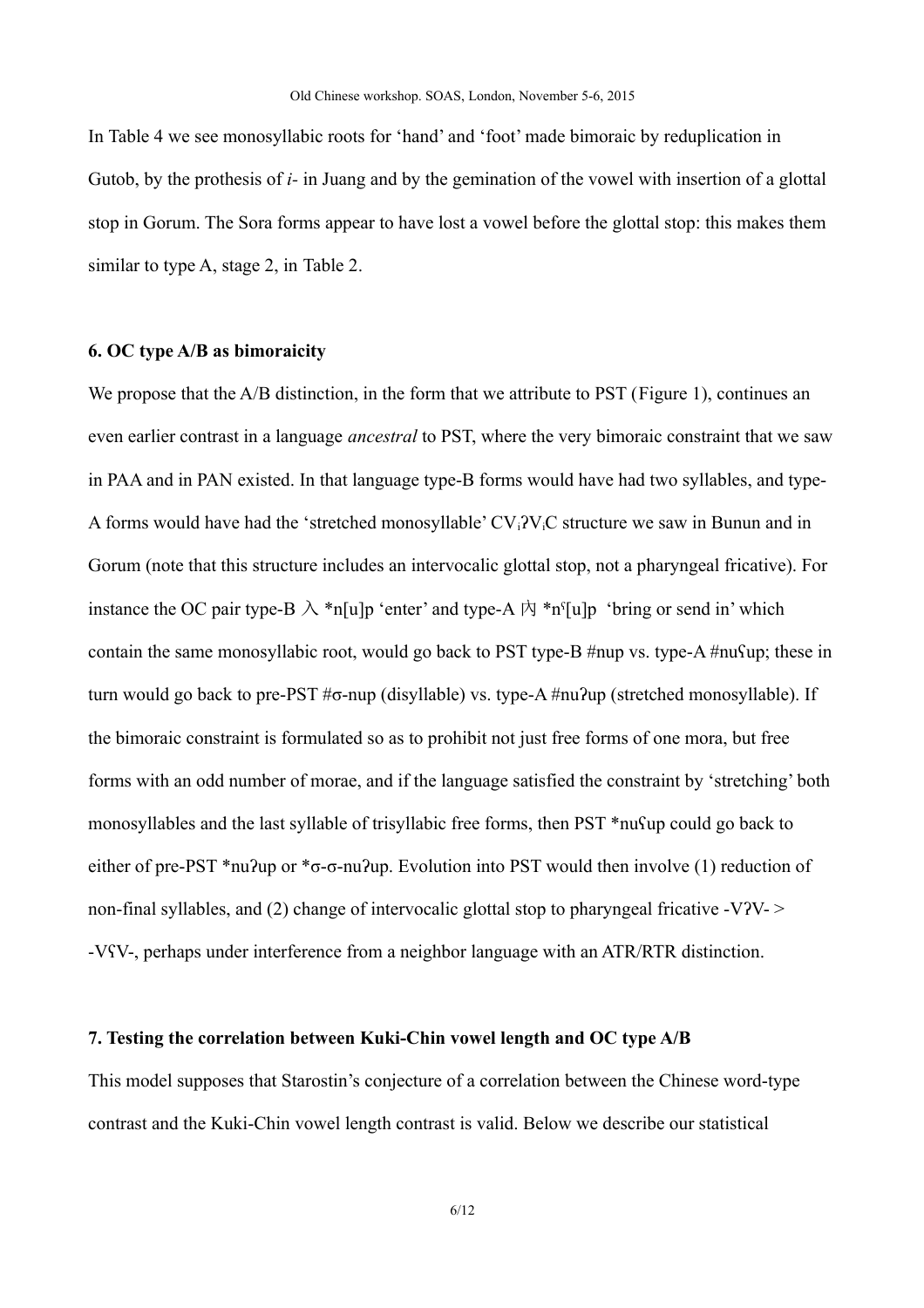investigation of that question. The null hypothesis we wish to test is the following:

# *Null hypothesis: there does not exist any positive correlation between PKC long vowel and OC type A on the one hand, and between PKC short vowel and OC type B on the other hand.*

We compare the Old Chinese A/B distinction in the reconstruction of Baxter-Sagart (2014) with vowel length, not in Lushai, but in Kuki-Chin, to which Lushai belongs. To that end we use VanBik's reconstruction of Proto-Kuki-Chin (VanBik, 2009). The benefits are (1) that the number of Kuki-Chin candidate forms is limited, making it more difficult to hand-pick examples; and (2) that single-language irregularities tend to be ironed out.

We scanned the Proto-Kuki-Chin material for Chinese cognates. This was done in agreement with known regularities of OC-TB comparison and Kuki-Chin phonological history. Because Kuki-Chin verbal morphology affects vowel length in ways that are only partly understood, we limited our purview to nominals: VanBik provides a list of those (2009:451-515). We excluded open-vowelled syllables, all long in PKC (VanBik, 2009:323). In addition, there is no length contrast among vowels preceded by /i/ or /u/: we excluded these forms, too. The remaining forms are all CVC or CVVC monosyllables. Also excluded from comparison are

- PKC words with long and short variants, e.g. 'elbow' \*ki(i)w 3, 'egg' \*du(u)y 4, \*tu(u)y 4, 'yard, armspan, cord' \*la(a)m 4;
- OC words with A/B variants, e.g.  $\lambda$  \*n[u]p 'enter' and  $\bar{P}$  \*n<sup>c</sup>[u]p 'bring or send in'; 糲 \*[r]ˤat and \*[r]at-s 'dehusked but not polished grain'
- OC words of uncertain type:  $\frac{1}{56}$  \*s( $\frac{c}{s}$ )ram 'long hair';
- probable loanwords: 'silver', PKC \*nuun, OC 銀 \*nrə[n];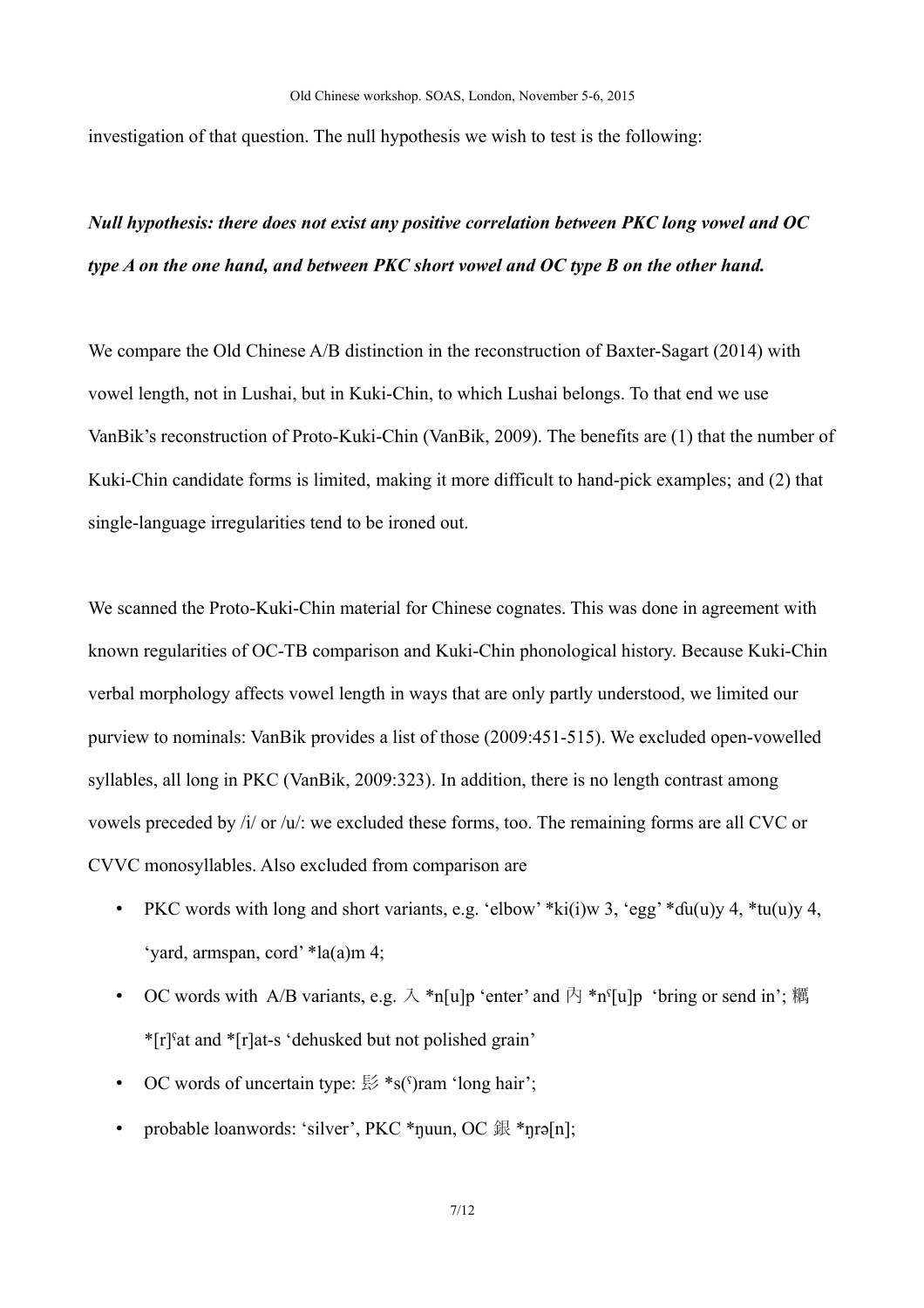• comparisons requiring large semantic shifts: 'pig', PKC \*wok 3 vs.  $\hat{\mathbb{E}}$  \*pək-s > pjuwH > fù 'rich; wealth'.

43 comparisons in total were retained (see Appendix). A 2 x 2 table was built from the contingents in the four possible categories (long-type A; long-type B; short-type A; short-type B), as follows:

|                | PKC long | short |
|----------------|----------|-------|
| Chinese type A |          |       |
| Chinese type B |          | -47   |

<span id="page-7-0"></span>*Table 5: contingency table for Chinese word type vs. Kuki-Chin vowel length.*

The P value, or significance of the deviation from the null hypothesis, was calculated from [Table 5](#page-7-0) using Fisher's exact test [\(http://www.langsrud.com/fisher.htm\)](http://www.langsrud.com/fisher.htm). Application of the test returns the P value 0.03203186503710432, i.e. approximately 0.32. A P value under 0.05 is usually regarded as significant in scientific works. It means that the probability of obtaining the numbers in [Table 5](#page-7-0) under the null hypothesis is lower than 5%. Here, the probability is approximately 3.2%. In other words, on present evidence there probably exists a positive correlation between Kuki-Chin longshort and Old Chinese A/B, as Starostin proposed. We are aware that this result would be different if other cognates were identified. It may be necessary in future to modify our list and to calculate the P value again. The predominance of the Kuki-Chin short-OC type B category is probably robust, however.

## **8. Explanation of mismatches**

Eleven comparisons in [Table 5—](#page-7-0)almost one in four—behave contrary to prediction. They are italicized in the Appendix. The preferred explanation for these mismatches is that we are dealing not with exact cognates but with free forms having odd vs. even numbers of syllables, both ending in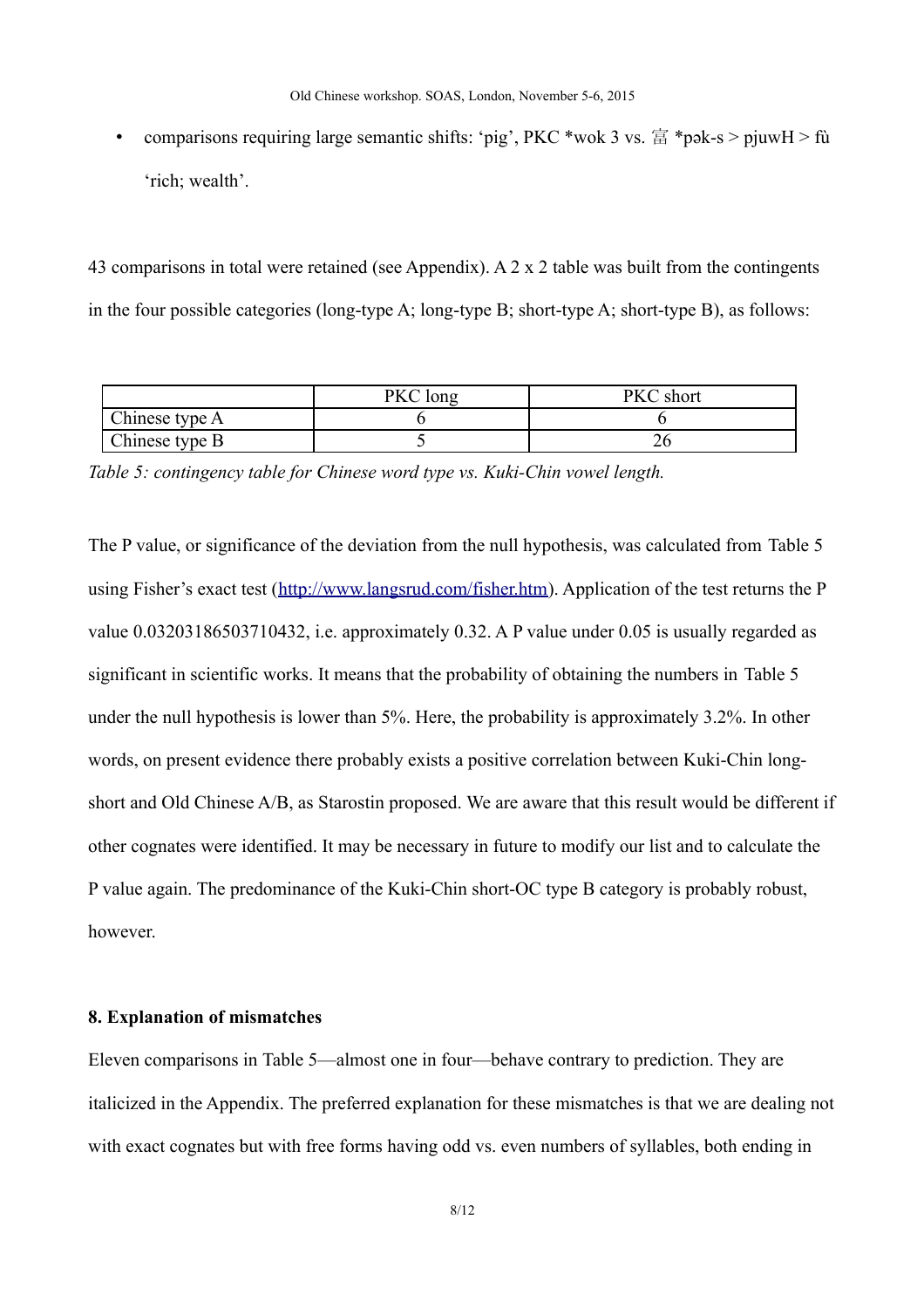the same monosyllabic root. For instance PKC \*raʔ 'fruit' and OC 糲 \*[r]at-s 'dehusked but not polished grain' would both go back to the monomoraic final syllable of a pre-PST disyllable #σ-ras, while OC  $\pi$ <sup>[r]s</sup>at would go back to the pre-ST stretched monosyllable #ra $2$ as. Evidently this explanation has the potential of accounting for A/B variants in Chinese and for long-short variants in Kuki-Chin.

#### **Abbreviations**

AA: Austroasiatic AN: Austronesian OC: Old Chinese PAA: Proto-Austroasiatic PAN: Proto-Austronesian PKC: Proto-Kuki-Chin PMP: Proto-Malayo-Polynesian PST: Proto-Sino-Tibetan PWMP: Proto-Western-Malayo-Polynesian.

## **References**

- Anderson, Gregory S. 2004. Advances in Proto-Munda reconstruction, *Mon-Khmer Studies* 34:159- 184.
- Baxter, William H. and Laurent Sagart. 2014. *Old Chinese: a new reconstruction.* New York: Oxford University Press.
- Blust and Trussell, ongoing. Online at http://www.trussel2.com/acd/ (accessed Oct. 26, 2015).
- Norman, Jerry [Luó Jiéruì 罗 杰瑞 ]. 1994. Pharyngealization in Early Chinese. *Journal of the American Oriental Society* 114:397-408.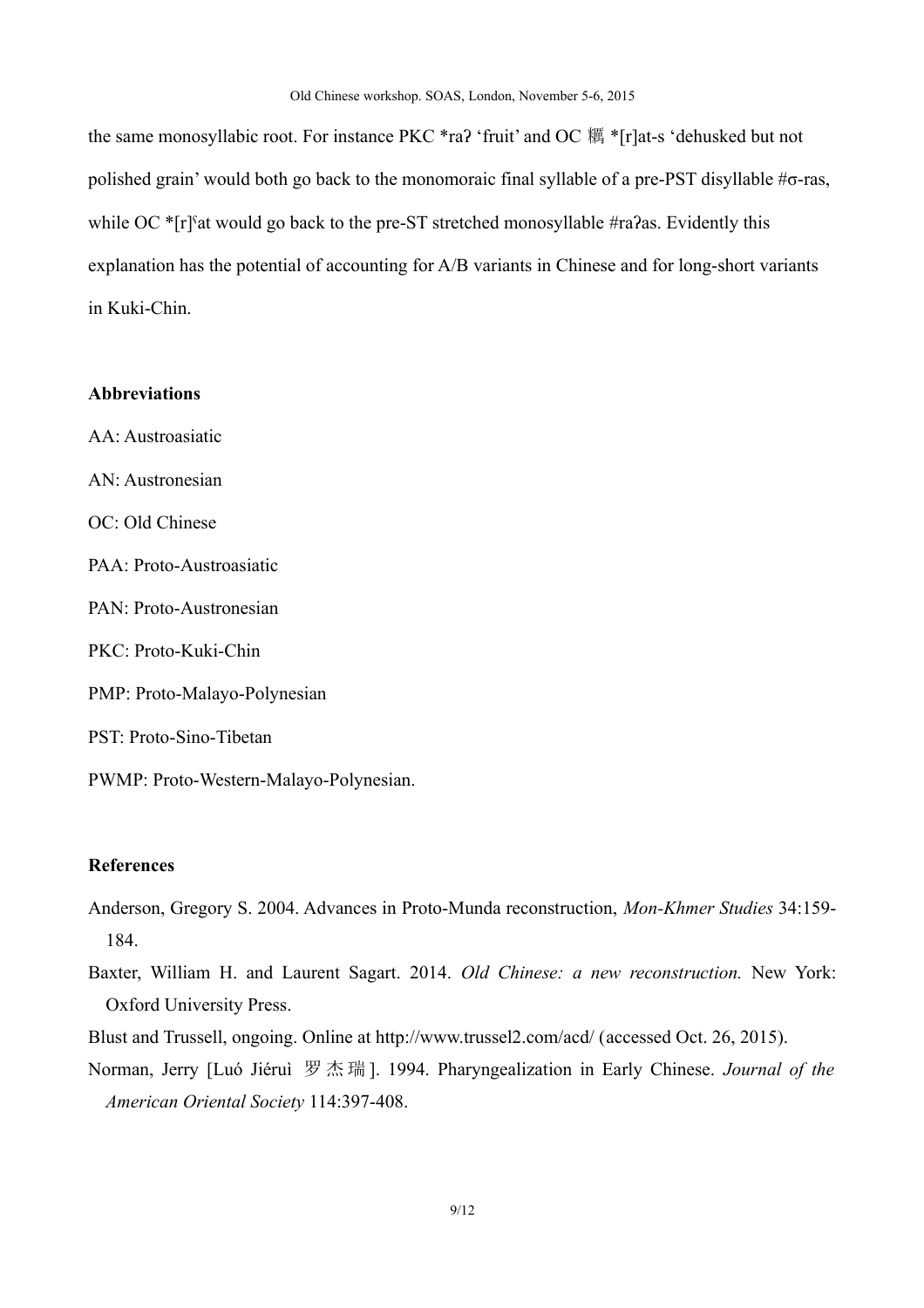- Starostin. Sergei A. (1989) *Rekonstrukcija drevnekitajskoj fonologičeskoj sistemy* [A reconstruction of the Old Chinese phonological system]. Moscow: Nauka, Glavnaya Redakcija Vostočnoj Literatury.
- VanBik, Kenneth. 2009. *A reconstructed ancestor of the Kuki-Chin languages*. STEDT monograph 8. Berkeley, University of California.
- Wolff, John U. 2007. "Petrified prefixes in the Austronesian languages". *Studies in Philippine Languages and Cultures* l,15:25-31.
- Wolff, John U. 2010. *Proto-Austronesian phonology with glossary.* 2 vols. Ithaca: Cornell Southeast Asia program publications.
- Zide, Norman H. 2002. "Issues in Proto-Munda and Proto-Austroasiatic nominal derivation: The Bimoraic constraint." In Marlys A. Macken [ed.] *Papers from the 10th Annual Meeting of the Southeast Asian Linguistics Society*. Tempe, Arizona State University, South East Asian Studies Program, Monograph Series Press, 55-74.

|                  | PKC gloss               | <b>PKC</b>                 | Old Chinese > Middle Chinese > Modern Standard<br>Chinese                                                                     |       |
|------------------|-------------------------|----------------------------|-------------------------------------------------------------------------------------------------------------------------------|-------|
| 1.               | waist                   | taay 1                     | $\ddot{\mathcal{F}}$ *C.t <sup>s</sup> a[t]-s > tajH > dài 'girdle, strap'<br>(Lushai tai 'waist', tai-von 'wear in the belt' | 1A    |
| 2.               | crab                    | Paay 1                     | $\frac{f(x)}{f(x)}$ *m-k <sup>c</sup> re? > heaX > xiè 'crab'                                                                 | 1A    |
| 3 <sub>1</sub>   | fat, grease             | thaaw $3/4$                | $\mathbb{R}$ *[m.s] <sup>s</sup> aw > saw > sao 'fat of swine or dog'                                                         | 1A    |
| 4.               | lip, beak, mouth        | hmuur 3                    | $\begin{bmatrix} \n\frac{1}{2} \text{Im} \cdot \sin \theta \end{bmatrix}$ > mwon > mén 'gate, door'                           | 1A    |
| 5.               | chaff                   | waay 4                     | $\frac{26}{3}$ *p <sup>s</sup> aj? > paX > bǒ 'winnow (v.)'                                                                   | lA    |
| 6.               | layer                   | pleep 2                    | 牒 *lˤep > dep > dié 'tablet'                                                                                                  | 1A    |
| 1.               | monkey                  | ngaaw 4                    | $\text{H}$ *n(r)o-s > ngjuH > yù 'monkey'                                                                                     | $l$ B |
| 2.               | child                   | naaw 4                     | $m/s$ *no-s > nyuH > rù 'child'                                                                                               | $l$ B |
| 3 <sub>1</sub>   | appearance, face, shape | hmeel 4                    | $\overline{m}$ *C.me[n]-s > mjienH > miàn 'face'                                                                              | $l$ B |
| $\overline{4}$ . | snake                   | ruul 4                     | <i>I</i> E *[r]u[j]? > xjw+jX > huĭ 'snake-brood' (W<br>dialect: $*_r > MC$ x-)                                               | $l$ B |
| 5.               | bat                     | baak 1                     | $\frac{1}{2}$ *[p]ək > pjuwk > fu 'bat'                                                                                       | $l$ B |
| 1.               | earth                   | lay <sub>l</sub>           | $\#$ *[l] sej-s > dijH > di 'earth, ground'                                                                                   | sA    |
| 2.               | bridge                  | lay <sub>3</sub><br>hlay 3 | $# \sqrt[8]{\pi} > thej > t\bar{i}$ 'stairs'                                                                                  | sA    |
| 3 <sub>1</sub>   | stump, base             | 6ul4                       | $\#$ *C.p <sup>c</sup> $\geq$ [n]? > pwonX > běn 'tree trunk'                                                                 | sA    |

#### APPENDIX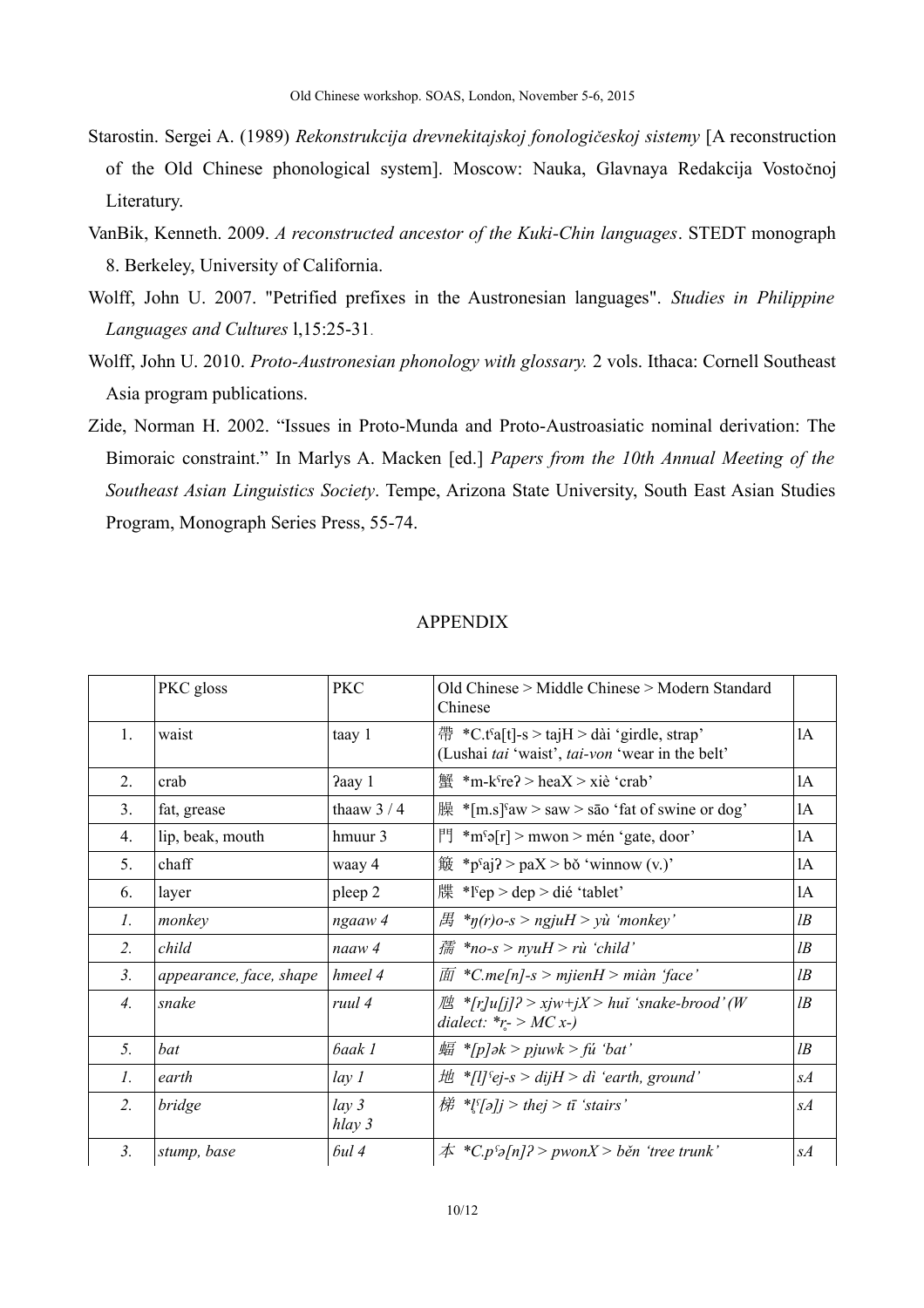| $\mathcal{A}_{\cdot}$ | ditch, hole, pit, well    | khur 4<br>khor 4                         | $\ddot{\mathcal{R}}$ *[kh] $\lceil \frac{\epsilon}{2} \rceil$ / $\lceil \frac{\epsilon}{2} \rceil$ / $\epsilon$ / $\kappa$ / $\kappa$ / $\kappa$ / $\kappa$ / $\kappa$ / $\kappa$ / $\kappa$ / $\kappa$ / $\kappa$ / $\kappa$ / $\kappa$ / $\kappa$ / $\kappa$ / $\kappa$ / $\kappa$ / $\kappa$ / $\kappa$ / $\kappa$ / $\kappa$ / $\kappa$ /<br>hole' | sA |
|-----------------------|---------------------------|------------------------------------------|--------------------------------------------------------------------------------------------------------------------------------------------------------------------------------------------------------------------------------------------------------------------------------------------------------------------------------------------------------|----|
| 5.                    | ruler, chief              | mang (no<br>assigned tone)               | $\mathcal{F}$ *m <sup>s</sup> ran? > maengX > měng 'fierce' (also<br>'eldest')                                                                                                                                                                                                                                                                         | sA |
| 6.                    | dog                       | $Puy$ $I$                                | $\hat{\mathcal{F}}$ *[k] <sup>whs</sup> [e][n]? > khwenX > quǎn 'dog'<br>$(probably * [k]^{wh} [e]r2)$                                                                                                                                                                                                                                                 | sA |
| 1.                    | water                     | tuy 1                                    | $\pi$ *s.tur? > sywijX > shui 'water; river' (E dialect:<br>*- $r > * -i$                                                                                                                                                                                                                                                                              | sB |
| 2.                    | rope, cord                | ruy 1<br>hruy 1                          | $\frac{1}{2}$ *[r]uj? > lwijX > lěi 'a creeping plant'                                                                                                                                                                                                                                                                                                 | sB |
| 3.                    | tree                      | thing 1                                  | $\frac{25}{37}$ *[s]i[n] > sin > xīn 'firewood'                                                                                                                                                                                                                                                                                                        | sB |
| 4.                    | louse                     | hrik 3                                   | $\frac{3}{40}$ *srik > srit > shī 'louse'                                                                                                                                                                                                                                                                                                              | sB |
| 5.                    | house                     | 2im1                                     | $\mathbb{S}$ *q(r)[ə]m-s > 'imH > yìn 'subterranean room'<br>(Shuo Wen 地室也)                                                                                                                                                                                                                                                                            | sB |
| 6.                    | dream                     | mang 1                                   | $\overline{\mathcal{F}}$ *C.man-s > mjuwngH > mèng 'dream'                                                                                                                                                                                                                                                                                             | sB |
| 7.                    | hair (body)               | mul 1<br>hmul 1                          | $\vert \bar{f} \vert$ *mr[ə][r] > mij > méi 'eyebrow'                                                                                                                                                                                                                                                                                                  | sB |
| 8.                    | maggot, worm              | lung 1                                   | $\frac{3}{24}$ *C.lrun > drjuwng > chóng 'insect'                                                                                                                                                                                                                                                                                                      | sB |
| 9.                    | thigh                     | phay 3                                   | $\parallel \mathbf{H} \cdot \mathbf{S} \parallel \mathbf{b}$ > bj+j > féi 'calf of the leg'                                                                                                                                                                                                                                                            | sB |
| 10.                   | tail                      | may 1                                    | 尾 *[m]əj? > mj+jX > wěi 'tail'                                                                                                                                                                                                                                                                                                                         | sB |
| 11.                   | pillow                    | kham<br>khum (no<br>assigned tone)       | 枕 *[t.k][ə]m? > tsyimX > zhěn 'pillow'                                                                                                                                                                                                                                                                                                                 | sB |
| 12.                   | bank, shore               | kam 4                                    | $\frac{1}{2}$ *N-q <sup>h</sup> (r)[ə]m? > ngimX > cén 'high river bank'                                                                                                                                                                                                                                                                               | sB |
| 13.                   | mouth                     | kam 4                                    | $\frac{1}{2}$ *[k] <sup>h</sup> (r)[ə]m? > khimX > qǐn 'pit'                                                                                                                                                                                                                                                                                           | sB |
| 14.                   | land, country, forest     | ram 4                                    | 林 *[r]əm > $\lim$ > $\lim$ * forest'                                                                                                                                                                                                                                                                                                                   | sB |
| 15.                   | mat                       | pher 4                                   | 編 *pe[r] > pjien > biān 'plait, weave'                                                                                                                                                                                                                                                                                                                 | sB |
| 16.                   | three                     | thum 4                                   | $\equiv$ *s.rum > sam > sān 'three' (*s.r- > s-; infl. by $\Box$<br>$*_{S-?}$                                                                                                                                                                                                                                                                          | sB |
| 17.                   | bear                      | wom 4                                    | $\text{fik}$ *C.[G] <sup>w</sup> (r) əm > hjuwng > xióng 'bear (n.)'                                                                                                                                                                                                                                                                                   | sB |
| 18.                   | inside, within, household | tshung 4                                 | $\uparrow$ *trun > trjuwng > zhōng 'center'<br>(on the initial correspondence see Benedict 1972)                                                                                                                                                                                                                                                       | sB |
| 19.                   | name                      | $\min$ g 4<br>hming 4<br>min 4<br>hmin 4 | $\angle$ *C.men > mjieng > ming 'name'                                                                                                                                                                                                                                                                                                                 | sB |
| 20.                   | door, gate                | kot 3                                    | * $k^{\text{wh}}$ at > khjwot > què 'tower over gate'<br>闕                                                                                                                                                                                                                                                                                             | sB |
| 21.                   | bone                      | ru? 3                                    | $\hat{a}$ *[r]ut > lwit > lù 'law, rule (n.)' (semantics via<br>'long tubular bone' > 'pitch-pipe' see Sagart paper)                                                                                                                                                                                                                                   | sB |
| 22.                   | armpit                    | yak 3                                    | $\overline{f}$ *[G](r)Ak > yek > yì 'armpit'                                                                                                                                                                                                                                                                                                           | sB |
| 23.                   | deer (male), antler       | yuk 3                                    | $\overline{E}$ *mə-r <sup>s</sup> ok > luwk > lù 'deer'                                                                                                                                                                                                                                                                                                | sB |
| 24.                   | two                       | ni? 3<br>hni? 3                          | $\equiv$ *ni[j]-s > nyijH > èr 'two'                                                                                                                                                                                                                                                                                                                   | sB |